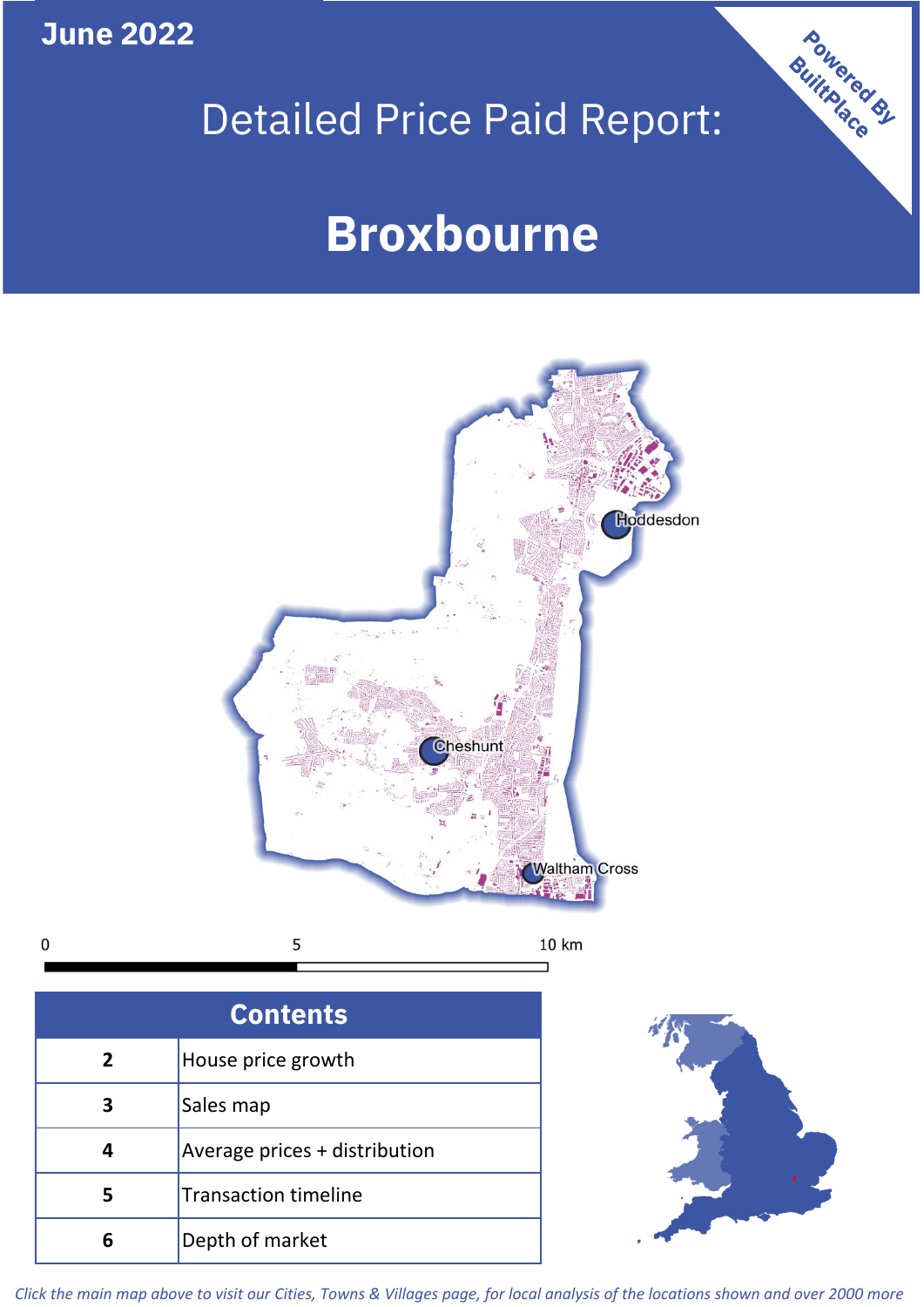# **Headline Data**

|                     | <b>Current level</b> | 3 month  | <b>Annual</b> | 5 year | 10 year |
|---------------------|----------------------|----------|---------------|--------|---------|
| <b>House prices</b> | £392,143             | 0.8%     | 6.5%          | 9.6%   | 73.2%   |
| <b>Transactions</b> | 1,584                | $-11.1%$ | 24.6%         | 4.9%   | 28.5%   |

# **House Price Growth (April 2022 data)**

#### *Annual Change in House Prices*



House prices in Broxbourne grew by 6.5% in the 12 months to April 2022 (based on 3-month smoothed data). By comparison national house prices grew by 10.7% and prices in the East of England grew by 11.6% over the same period.

Broxbourne house prices are now 64.3% above their previous peak in 2007, compared to +64.9% for the East of England and +52.9% across England.



#### *Year-To-Date Change in House Prices, December to April*

Local prices have grown by 1.7% in 2022 so far, compared to growth of 1.6% over the same period last year.

#### *Source: OS OpenData; UK House Price Index (Contains HM Land Registry data © Crown copyright)*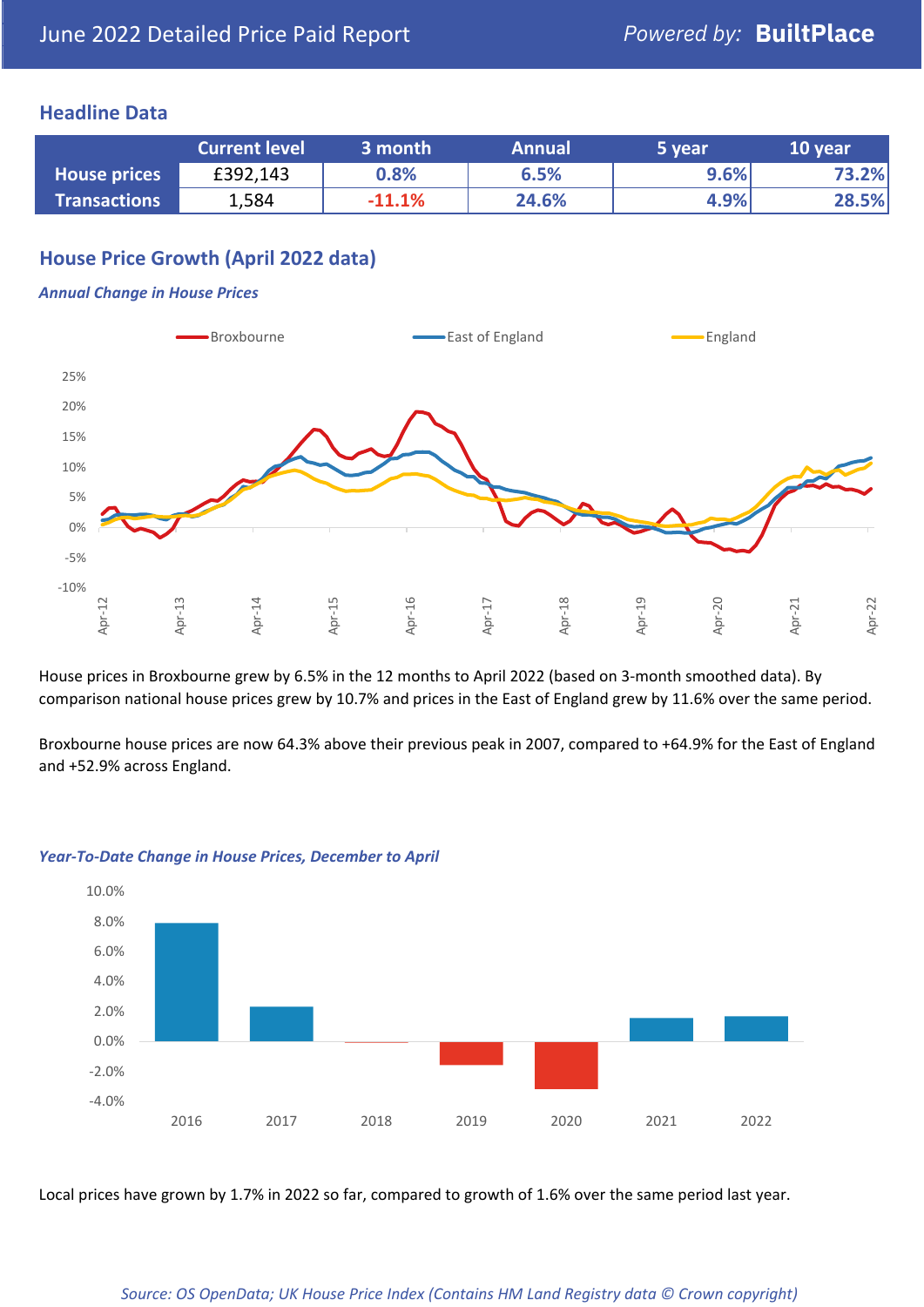# **House Price Map**

## *12 months to April 2022*



*Each point is one postcode, coloured by the average value relative to all sales in this local authority (price bands are LA-specific quintiles).*

**Map Key**

| Min      | <b>Max</b> |                            |
|----------|------------|----------------------------|
| Up to    | £254,000   | 1st quintile / lowest 20%  |
| £254,000 | £354,000   | 2nd quintile               |
| £354,000 | £413,000   | 3rd quintile               |
| £413,000 | £513,000   | 4th quintile               |
| £513,000 | and over   | 5th quintile / highest 20% |

#### *Source: OS OpenData; UK House Price Index (Contains HM Land Registry data © Crown copyright)*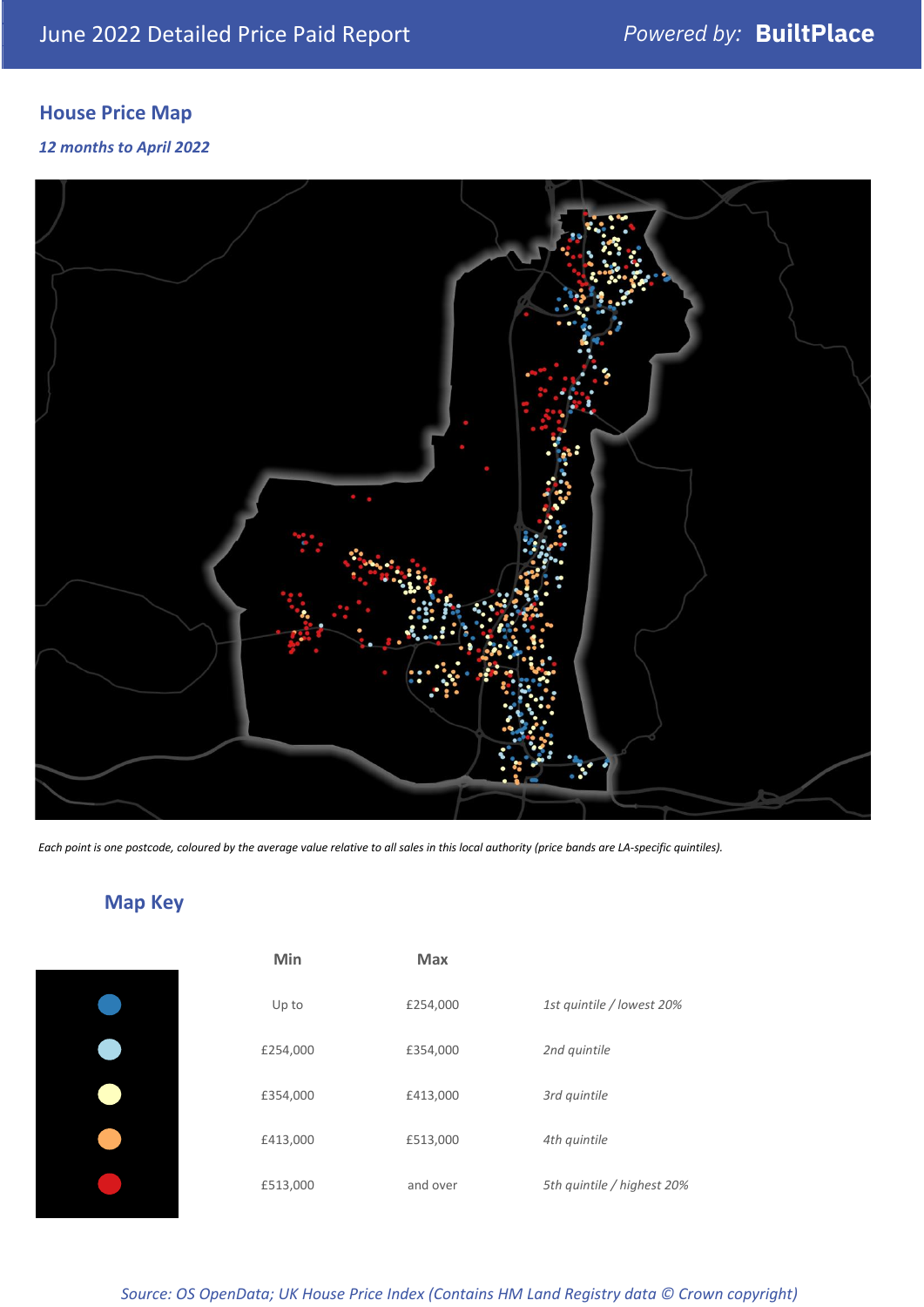# **Average House Price by Property Type**

## *12 months to April 2022*



|                 | <b>New</b>           | <b>Second hand</b> |  |
|-----------------|----------------------|--------------------|--|
| <b>Flat</b>     | No recorded<br>sales | £231,366           |  |
| <b>Terraced</b> | No recorded<br>sales | £385,494           |  |
| Semi-detached   | £879,995             | £492,373           |  |
| <b>Detached</b> | £912,000             | £769,248           |  |

# **House Price Distribution by Year**

*All properties, by price band and calendar year (2020 = year to date)*

|                    | 1997 | 2002 | 2007 | 2012 | 2017 | 2019 | 2020 |
|--------------------|------|------|------|------|------|------|------|
| <b>Under £100k</b> | 69%  | 17%  | 1%   | 2%   | 0%   | 0%   | 1%   |
| £100-200k          | 24%  | 58%  | 39%  | 31%  | 11%  | 6%   | 9%   |
| E200-300k          | 5%   | 15%  | 43%  | 46%  | 25%  | 18%  | 18%  |
| £300-400k          | 2%   | 6%   | 10%  | 12%  | 34%  | 31%  | 27%  |
| £400-500k          | 0%   | 2%   | 4%   | 5%   | 15%  | 23%  | 25%  |
| <b>£500k-1m</b>    | 0%   | 1%   | 3%   | 4%   | 12%  | 19%  | 16%  |
| £1-2m              | 0%   | 0%   | 0%   | 0%   | 2%   | 2%   | 4%   |
| <b>Over £2m</b>    | 0%   | 0%   | 0%   | 0%   | 0%   | 0%   | 0%   |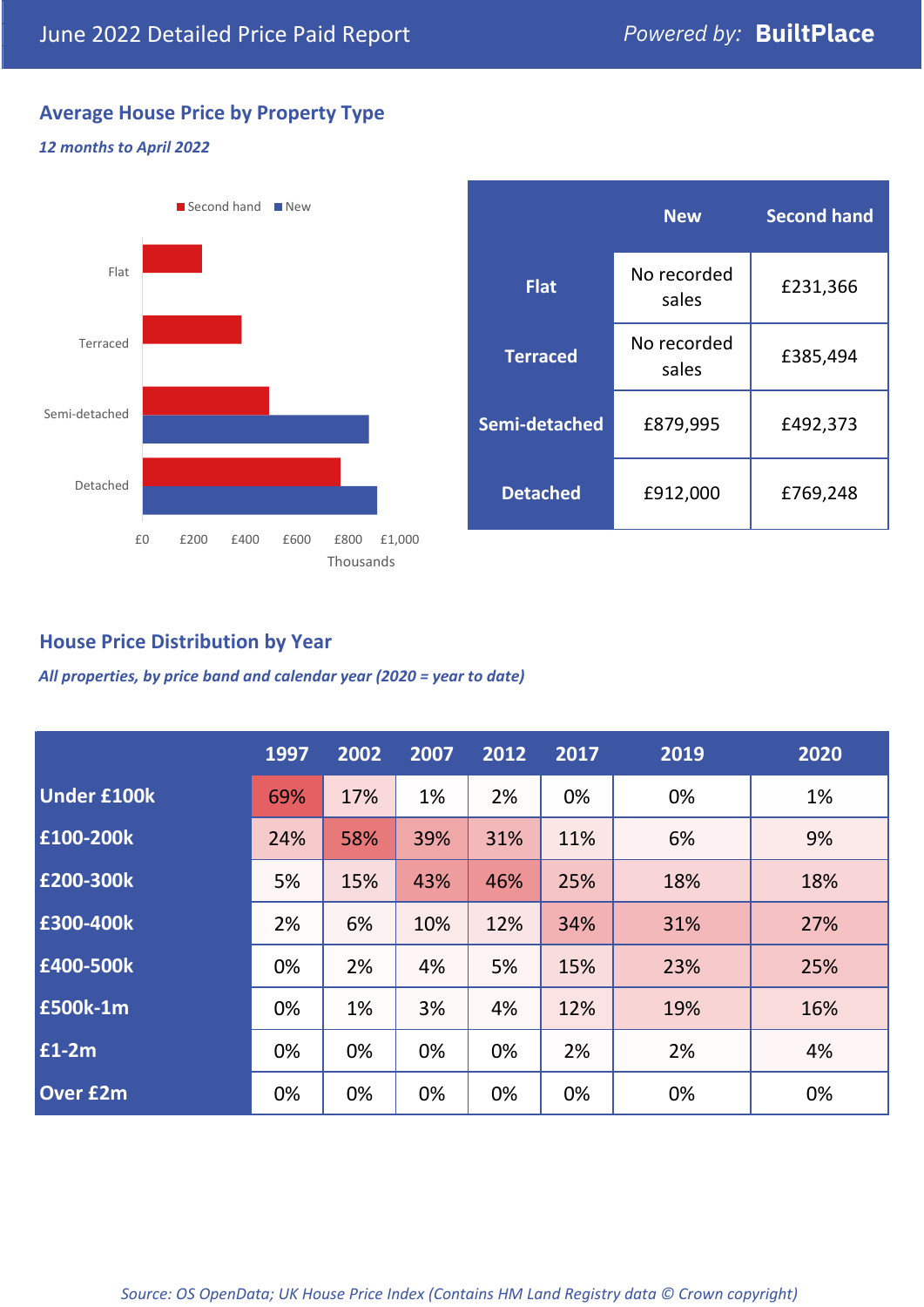# **Transactions (February 2022 data)**

*Annual Transactions, Indexed (2001-05 average = 100)*



There were 1,584 transactions in Broxbourne during the 12 months to February 2022. This is 71% of the average from 2001-05 and suggests activity is below pre-downturn levels.

Transactions in Broxbourne have fallen by 7.2% since 2014, compared to changes of -11.5% for East of England and -7.7% for England.



#### *Cash and New Build Sales as % of Total, by Year*

*Note: The data on this page EXCLUDES transactions identified as transfers under a power of sale/repossessions, buy-to-lets (where they can be identified by a mortgage), and transfers to non-private individuals - i.e. it comprises only Land Registry 'A' data.*